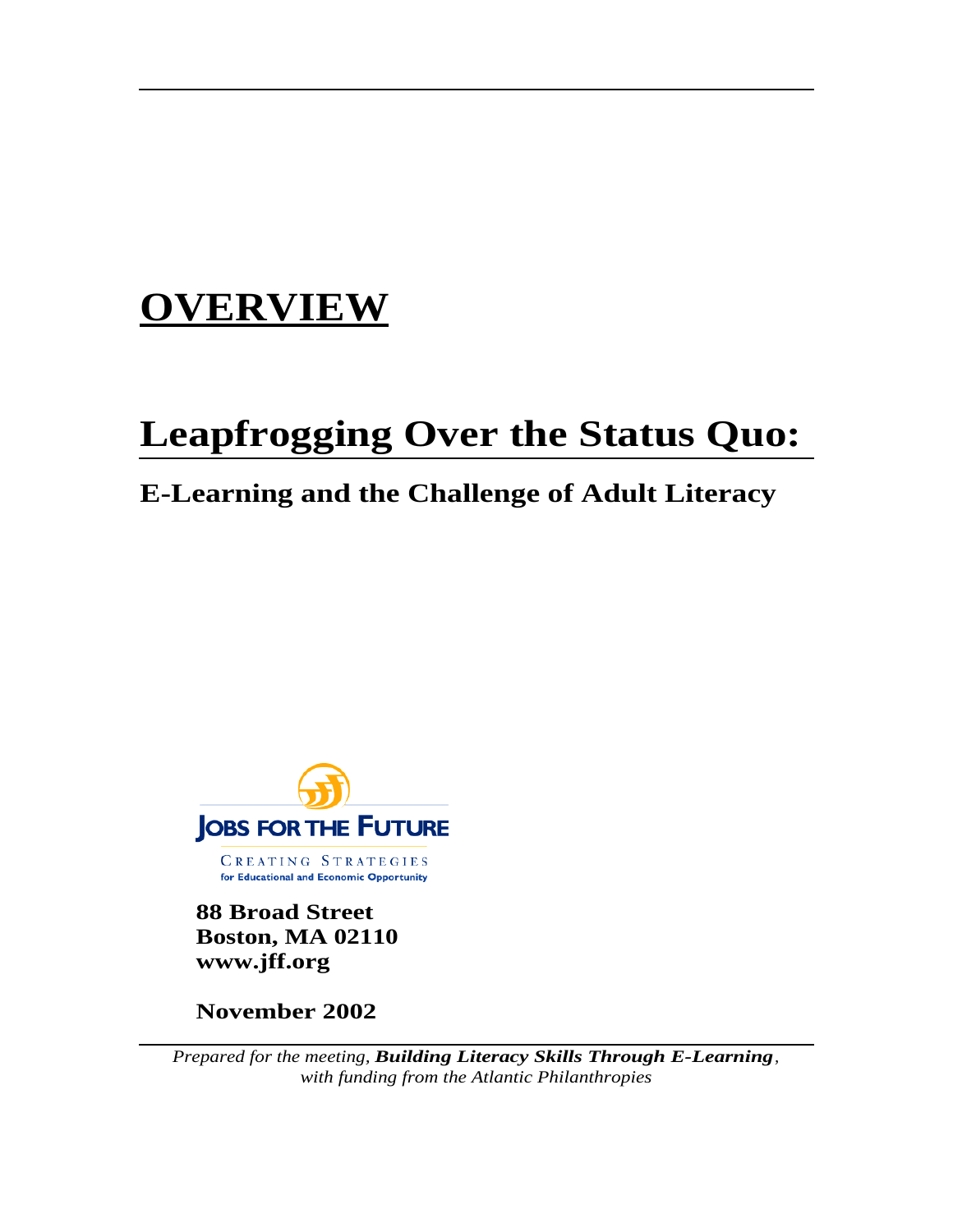# **OVERVIEW**

# **Leapfrogging Over the Status Quo: E-Learning and the Challenge of Adult Literacy**

"E-learning isn't about technology, it's about a cultural revolution. We've entered an era where we're going to be bringing learning to people instead of people to learning."—

Michael Parmentier, Director of Readiness and Training, Policy Programs in the Office of the Secretary of Defense<sup>1</sup>

# **Introduction**

"Learning in the Digital Age" examines the potential of technology—specifically, e-learning technologies—in two areas:

- Responding to the challenges of adult literacy and skill development; and
- Stimulating significant, effective change in the systems providing education and basic workforce preparation services to low-skill adults.

This Overview summarizes "Leapfrogging Over the Status Quo," by Mary McCain, and its accompanying snapshots of program models. The documents were prepared as background for Jobs for the Future's November 2002 convening, "Building Literacy Skills through E-Learning."

## **Learning in the Digital Age**

At a time when economic competitiveness in the global economy depends upon a skilled workforce, our nation faces a critical challenge. Currently, almost half of the adults who are employed in the U.S have no education beyond high school. Yet 80 percent of family-sustaining jobs require college-level skills.<sup>2</sup> Nearly half the total adult population in the United States—about 90 million people—does

j

 $1$  Michael Parmentier, Director of Readiness and Training Policy and Programs, Office of the Deputy Undersecretary of Defense, U.S. Dept. of Defense. Federal Computer Week, December 18, 2001, www.fcw.com.

 $^{2}$  Robert H. McCabe. No One to Waste: A Report to Public Decision-Makers and Community College Leaders. Washington, DC: Community College Press, a division of the American Association of Community Colleges. 2000.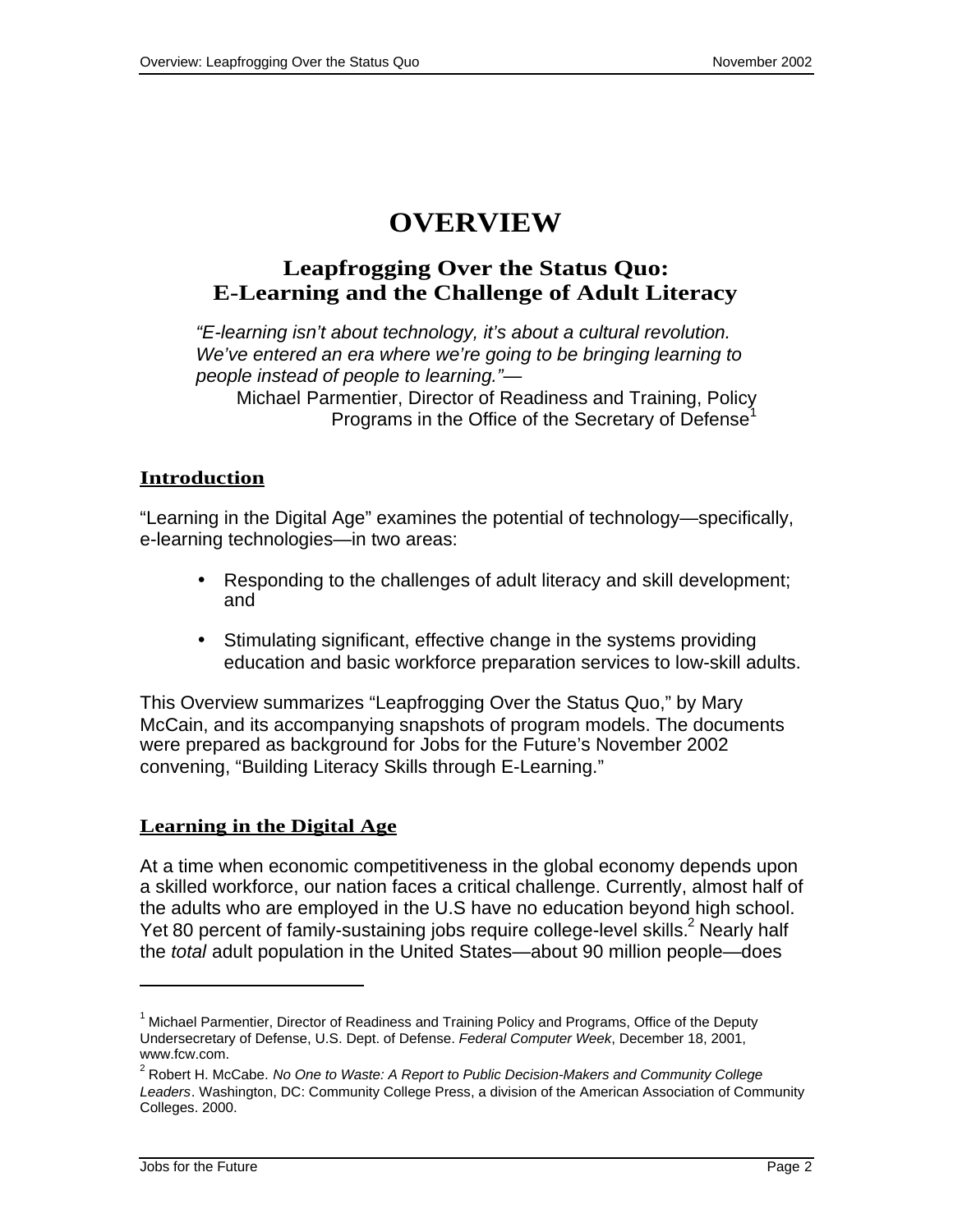not possess the level of literacy required to perform the jobs of the new economy. Looking to the future, a recent report predicts that the skills gap is likely to get worse, not better, as the available workers in future years are unlikely to have the skills and education needed for an increasingly technology-driven workplace.<sup>3</sup>

The existing and projected skills gap is further complicated by demographics. Much of the projected future growth in the labor force will be from immigrant populations. These workers often need significant help in overcoming language and skill barriers that prevent them from contributing at their potential in the labor market.

Low levels of literacy, skill, and education among current and future workers will put a brake on our nation's economic development. Further, they limit the ability of these adults to secure jobs and careers that pay wages sufficient to sustain a decent standard of living. Of equal importance, illiteracy hampers the ability of these individuals to participate fully in their communities, in a democratic society, and in the digital age.

Given the scale and urgency of this challenge, our country's systems for developing the skills of low-literacy adults are woefully inadequate. Employerbased training programs largely ignore low-skilled adults. Publicly funded adult education and workforce development providers—including community colleges—lack the capacity to provide services to the large numbers who need them. At any given time, only 3 percent of U.S. adults in need of adult education and literacy preparation are enrolled in such programs receiving federal or state support. The combined state and federal funding per adult enrolled in an adult education or literacy program is only about \$400.

Given today's economic and policy environment, the United States is unlikely to make a major investment in expanding the reach or effectiveness of the public and private systems that now assist low-literacy adults. Our choice is to make incremental change through the traditional levers of public policy and service providers, or to consider the advice often given to developing countries: use technology to "leapfrog" from the status quo to radically more effective systems.

E-learning technologies have the potential to help our systems break through challenges of limited capacity and meet—in new, more effective ways—the diverse learning needs of large numbers of low-level adult learners. Although tapping the power of existing and emerging technologies for this population of learners is not without its own challenges, the potential payoff—to individuals, employers, and our society at large—is significant.

j

 $^3$  Robin D. Schatz. "The Worker Gap: A Talk with David Ellwood," Ford Foundation Report, Fall 2001.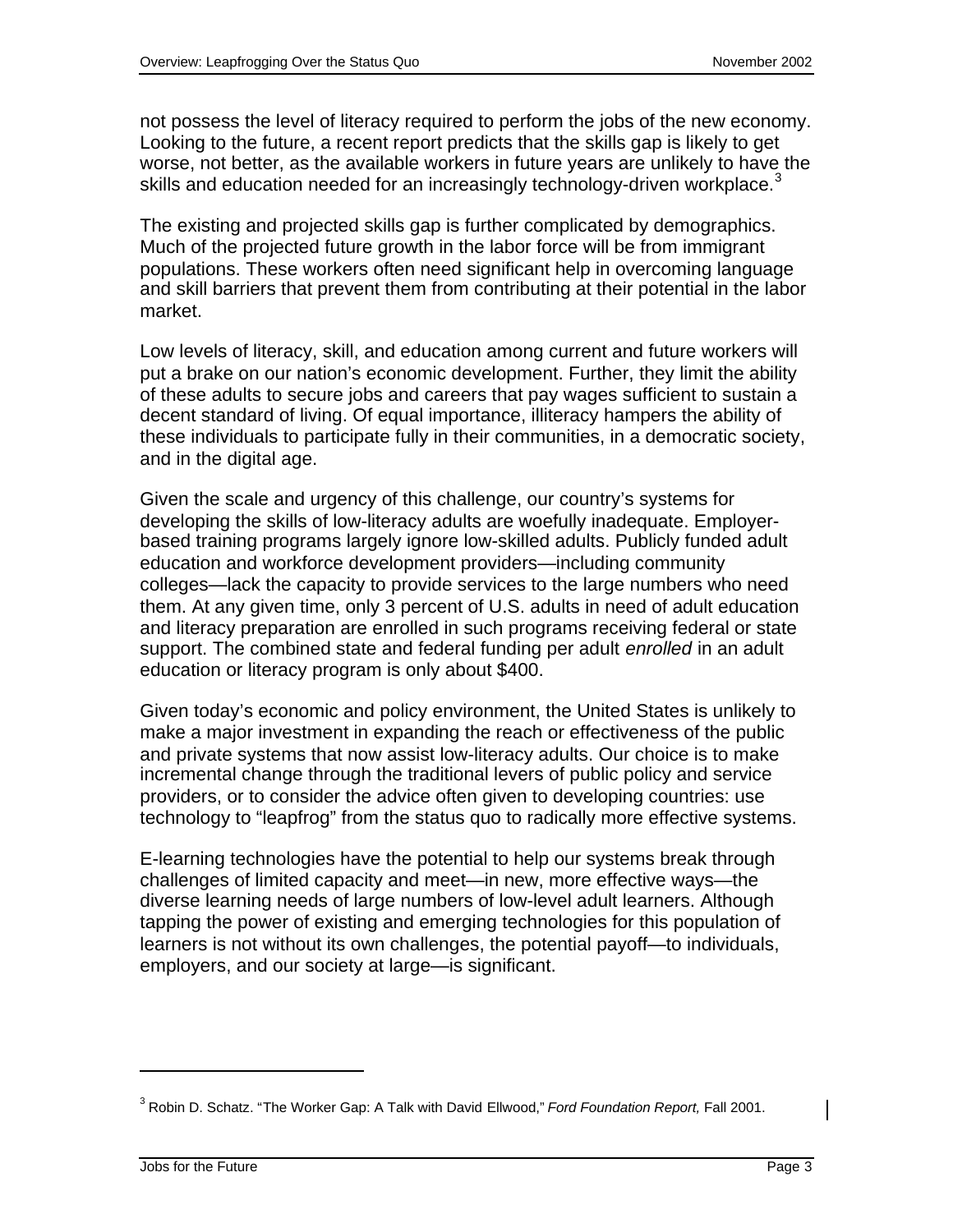Drawing from the research summarized in "Leapfrogging Over the Status Quo: E-Learning and the Challenge of Adult Literacy" and the accompanying snapshots, this overview seeks to shed light on the following questions:

- Are learning technologies available and in use that can be effective in raising the literacy and skill levels of adult learners who need basic skills or English language instruction?
- What are the significant barriers to more extensive development and use of technology-enabled learning products and tools?
- What strategies could be employed to accelerate the use of e-learning technologies to benefit adult learners and develop the skills of our workforce?

#### **The Potential of E-Learning**

Our review of a range of existing and emerging e-learning technologies indicates that effective strategies and tools are available for raising the literacy and skill levels of adult learners who need basic skills or English language instruction. Moreover, strategies and tools are also available for expanding and enhancing the effectiveness of classroom instructors.

A key question is the ability of e-learning technologies to contribute to effective learning, which encompasses:

- Individualized support for particular learning styles;
- Opportunities to work and solve problems in groups;
- Exposure to the world of work and employers; and
- Progressive and engaging, but not intimidating, learning experiences.

Our review suggests that well-designed simulations, interactive multi-media, and other technology-enabled tools can mimic many of these functions, expanding and enhancing the reach of the finest instructor and making up for some of the deficiencies of the poor teacher. And because effective e-learning technologies enable and support interactive, customized instruction, they could help to overcome shortcomings of many traditional provider organizations.

Technology can be transformative. It can make possible an entirely new experience of learning that goes well beyond the classroom, curricula, and textbased formats to which we are accustomed. The Internet, the World Wide Web, wireless technologies, sophisticated simulations, "intelligent tutors," and access to virtual environments—including various types of workplace—can enable individuals to expand their lives and the learning experiences available to them.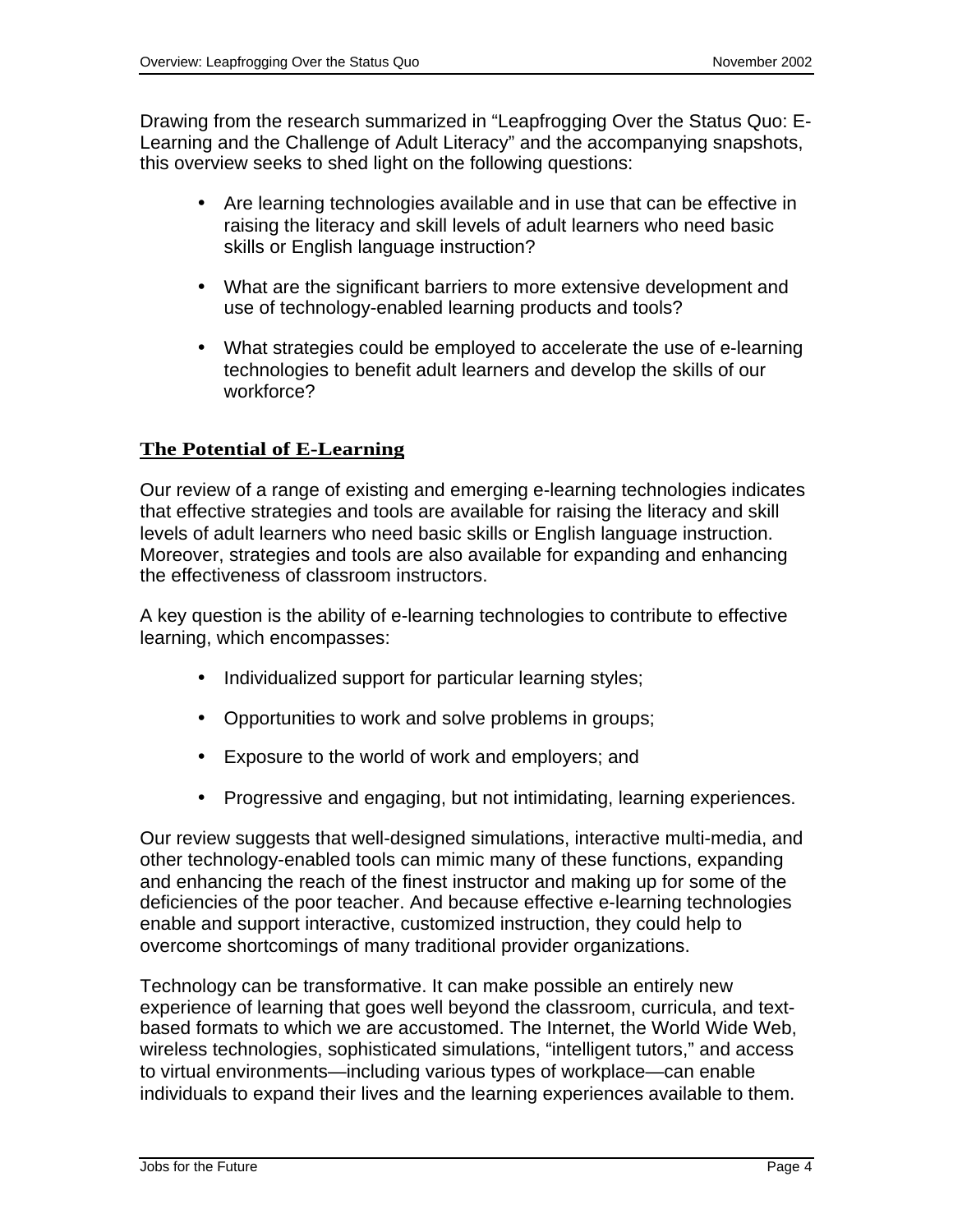E-learning technologies have the potential to address a number of challenges our systems face in meeting the needs of large numbers of adult learners. They can provide:

- Expanded access to and delivery channels for instruction, through engaging formats with which many learners are familiar, such as television, the Web, CD-ROMs, DVDs, video or computer games, and hand-held organizers;
- Flexibility in both the time and the place for learning, both of which are critical in meeting the needs of learners who are balancing work/family demands;
- An ability to accommodate a variety of learning needs, including instruction customized for various skill levels through multidimensional, interactive learning experiences that go beyond textbased instruction and tap multiple forms of intelligence;
- Increased control for adult learners over their own learning experiences, through built-in opportunities for them to repeat learning drills at their own pace, embedded assessments that help them track their progress, language translation capabilities, and support from intelligent tutors; and
- Opportunities for individuals to work by themselves or as part of a team, using hands-on instructional strategies that are engaging and experiential.

E-learning technologies can supplement regular classroom instruction, help students assess their progress and prepare for new coursework or training programs, and offer opportunities for stand-alone, self-directed learning. They can be integrated with other computerized programs that help learners pursue job searches and link to community resources**.**

E-learning technologies can also be used to help meet the professional development needs of the staff and volunteers who deliver training and education to adult learners. For example, e-learning programs can be used to provide standardized pre-service and in-service training and curricular materials to staff and volunteers of various programs or to deliver ongoing mentoring to new instructors or volunteers. A variety of easily accessible resources for instructors provide lesson plans and curriculum support tools, networks for communication with peers, and training and support in using technology. As with any technology, the effectiveness of e-learning technologies for instruction and training depends in large part on the ability of program staff and volunteers to incorporate and support them well.

In addressing the potential for e-learning technologies to improve skill development opportunities for low-literacy adults, it is important to be clear about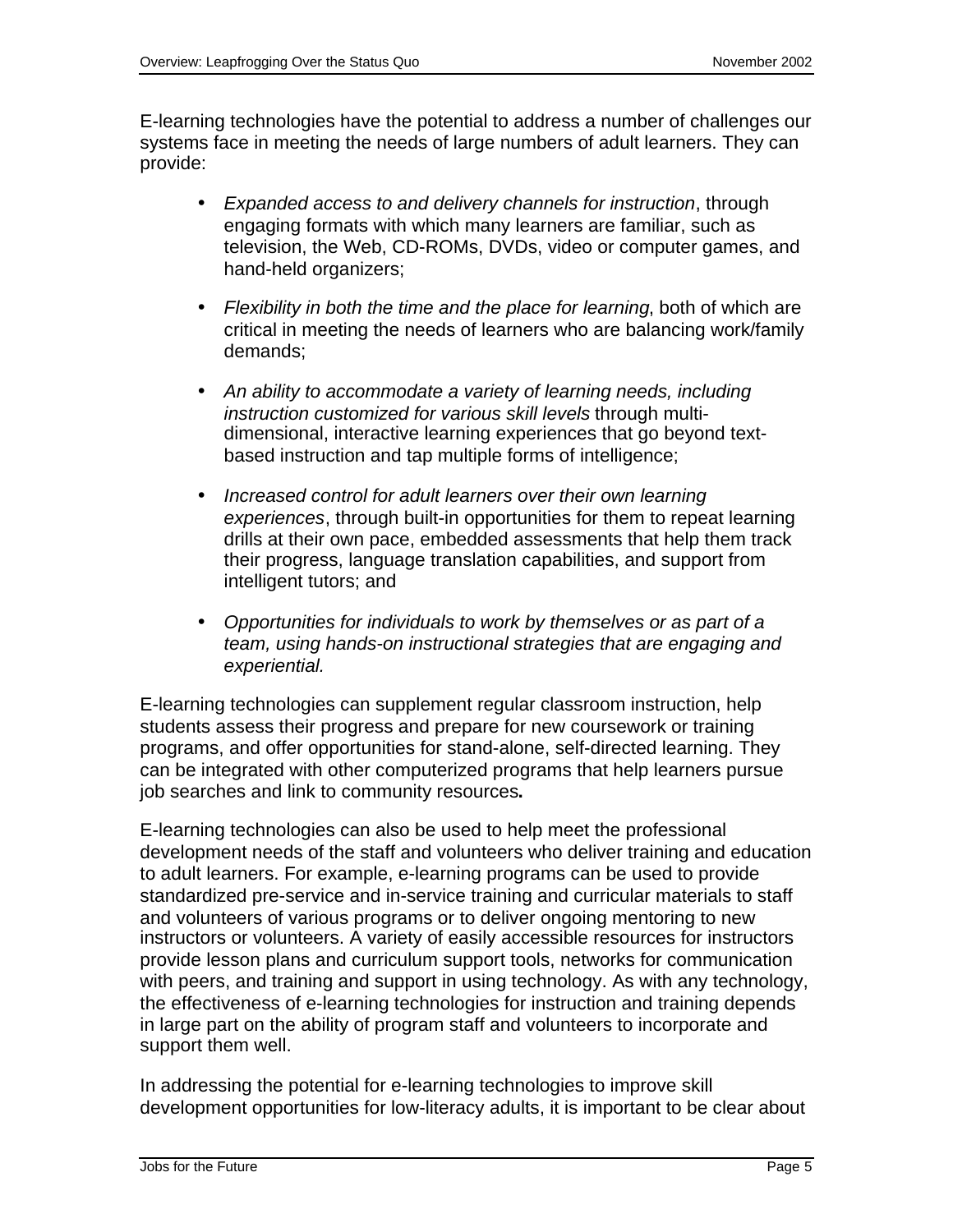terminology and underlying assumptions. When we use the term "e-learning" in this overview, we assume the following:

- The most effective technology enhanced learning involves "blended" instruction"—that is, a combination of instruction by a human teacher or coach with the use of technology. This is true for all learners, and it is especially true for low-literacy learners.
- E-learning in its traditional form (primarily automated text or e-reading) is most effective for individuals who: have previous success in classroom learning; have the ability to use computers or the Internet; are self-directed and willing to ask questions; and are in a learning environment that reinforces attention through incentives or penalties in the form of degrees/promotions or failing grades/employment consequences. It is poorly suited to low-skilled adults, who rarely have these capabilities or environments.
- The most effective e-learning technologies for low-skilled adults are "high-end" technologies, including such features as simulations, voice recognition, and intelligent tutors. In addition, these technologies are most effective when delivered in environments that address the adults' full range of needs, including their backgrounds and practical issues (e.g., housing, health, child care). In other words, the context of delivery matters.

The attached "Matrix of Selected E-Learning Programs" provides a sampling of cutting-edge e-learning tools currently in use.

## **Moving to Scale**

Multiple, interrelated challenges need to be addressed in order to begin using the most appropriate e-learning technologies at any significant scale as an instructional mode for low-skill adult learners. These challenges fall in three areas:

- Low demand for e-learning technologies geared to low-literacy learners;
- Absence of a defined market that would spur new product development; and
- Underdeveloped capacity of both low-skill individuals and provider institutions to use technology well.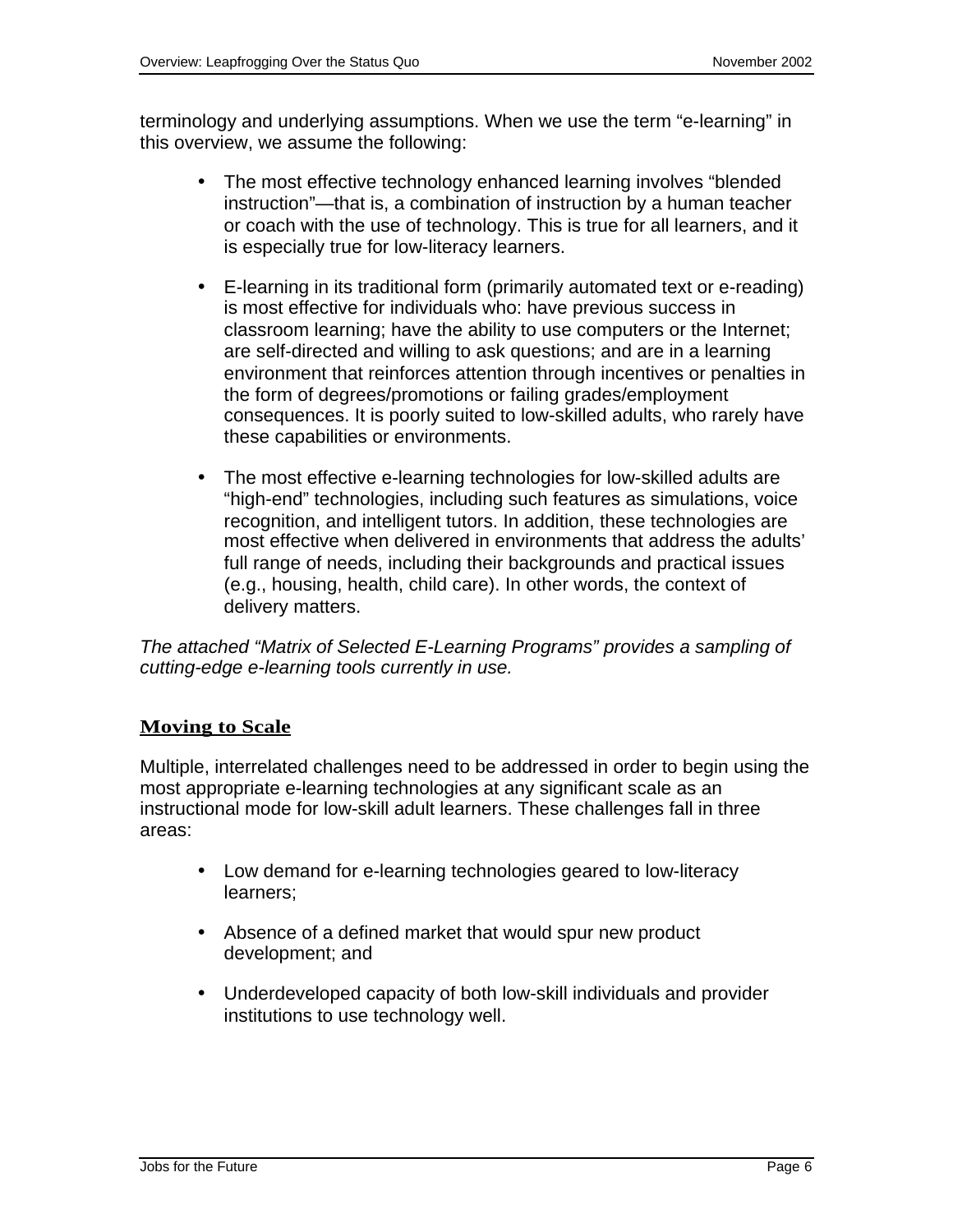#### **Low demand for e-learning technologies geared to low-literacy learners**

There is little current demand for e-learning technologies among the organizations providing services to low-literacy populations. This appears to be due to several factors:

- Limited awareness of the potential of these technologies: At present, there is little dissemination of information about e-learning products appropriate for low-literacy populations, and there is limited distribution of the products themselves. In itself, this is a significant barrier to awareness and use. High turnover among adult basic education teachers and volunteer instructors exacerbates this problem.
- Lack of clear evidence that e-learning strategies yield concrete benefits for education and skill development: Compelling evidence of the learning gains associated with the use of technology would motivate the adoption of e-learning strategies on a wider scale. However, to date there has been little research on or evaluation of the use of such strategies in basic education, ESL, or skill development for low-literacy adults. Most e-learning products designed for these purposes are new; therefore, most of the evaluations rely on relatively few pilot sites. Moreover, almost all instances of e-learning continue to take place within the context of a traditional instructor-led, classroom environment.

As a result, the available data offers conclusions about the use of technology as an "add on." This creates a vicious cycle: the lack of research and evaluation on the best practices and environments for using technology successfully with low-skill adults prevents greater use of technology, which in turn inhibits effective research.

• Few easy ways to document or credential any learning outcomes: The same issues about certification that bedevil business, online universities, and other organizations interested in demonstrated skill are of concern in considering a widespread use of e-learning for adult learning. The market value of education in the economy increasingly depends on certification and degrees. While assessing what was learned online in preparation for the GED or other articulated assessments is a straightforward proposition of taking the test, other kinds of learning are not so easily captured.

A further complication is that financial aid, under both federal and state policies, is "institution based" rather learning- or competency-based. That is, financial aid can only be used at accredited institutions, which is problematic in the case of using many e-learning products and services. Until e-learning can be certified, or until financial aid policies are modified, this will pose a disincentive for individuals to access e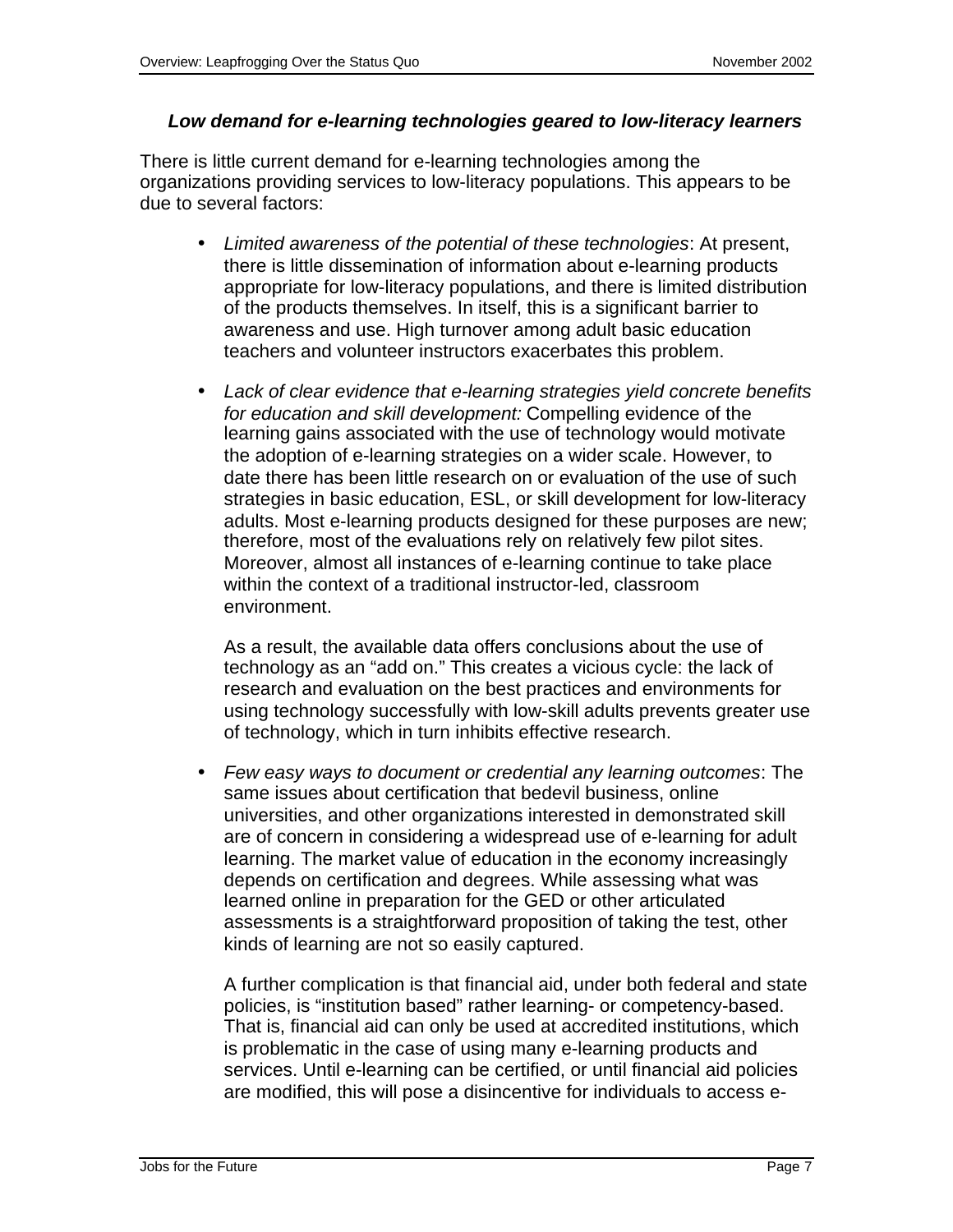learning technologies as an alternative to traditional classroom instruction.

#### **Absence of a defined market that would spur new product development**

The lack of a defined and cohesive target market among either individual consumers or organizational providers of adult education and training hinders business interest in developing products for low-literacy adults. There are few market-based incentives for expanded product development and dissemination. The continued lack of successful business models for Web-based products and services in all markets exacerbates this issue.

Further, even if there were a defined market, financing product development remains a challenge. The cost of developing and maintaining effective, technology-enabled tools and programs is not insignificant. The Panel on Transforming Learning of the President's Information Technology Advisory Committee estimated that it could take as many as 200 hours to develop effective interactive software. By the same token, many highly effective and useful tools and products are developed for no more than several hundred thousand dollars. While this is not insignificant, neither is it prohibitive.

To date, most programs have been funded by the U.S. Department of Education's Office of Adult and Vocational education, by consortia of state and local governments, or by corporate foundations. The quality, creativity, and reach of these products demonstrates the value of these funding commitments. However, few of the grants have included funds beyond development, pilot tests, and evaluations of the pilot sites. The challenge remains in obtaining resources necessary to bring the technology to scale and promote, distribute, and support its use and practice.

#### **Underdeveloped capacity to use and incorporate technology**

Expanding usage of e-learning technologies in the adult education and training systems is further limited by the fact that many low-skill adult learners, particularly those who are older, have limited familiarity with and low comfort levels about using computers and the Internet. In addition, many instructors and volunteers lack the training, equipment, and resources needed to incorporate and sustain e-learning effectively in their instructional strategies. The cost of maintaining and upgrading technology-enabled tools is not insignificant, and few providers have access on a regular basis to financial resources that make it possible to stay current with technology. Until provider organizations have sufficient resources to capitalize on technological tools, this resource shortfall will also contribute to the low demand for e-learning technologies.

It is clearly a matter of public good to ensure that community-based organizations, educational institutions, and other nonprofits can build an up-todate technological capacity, given the important role they play as points of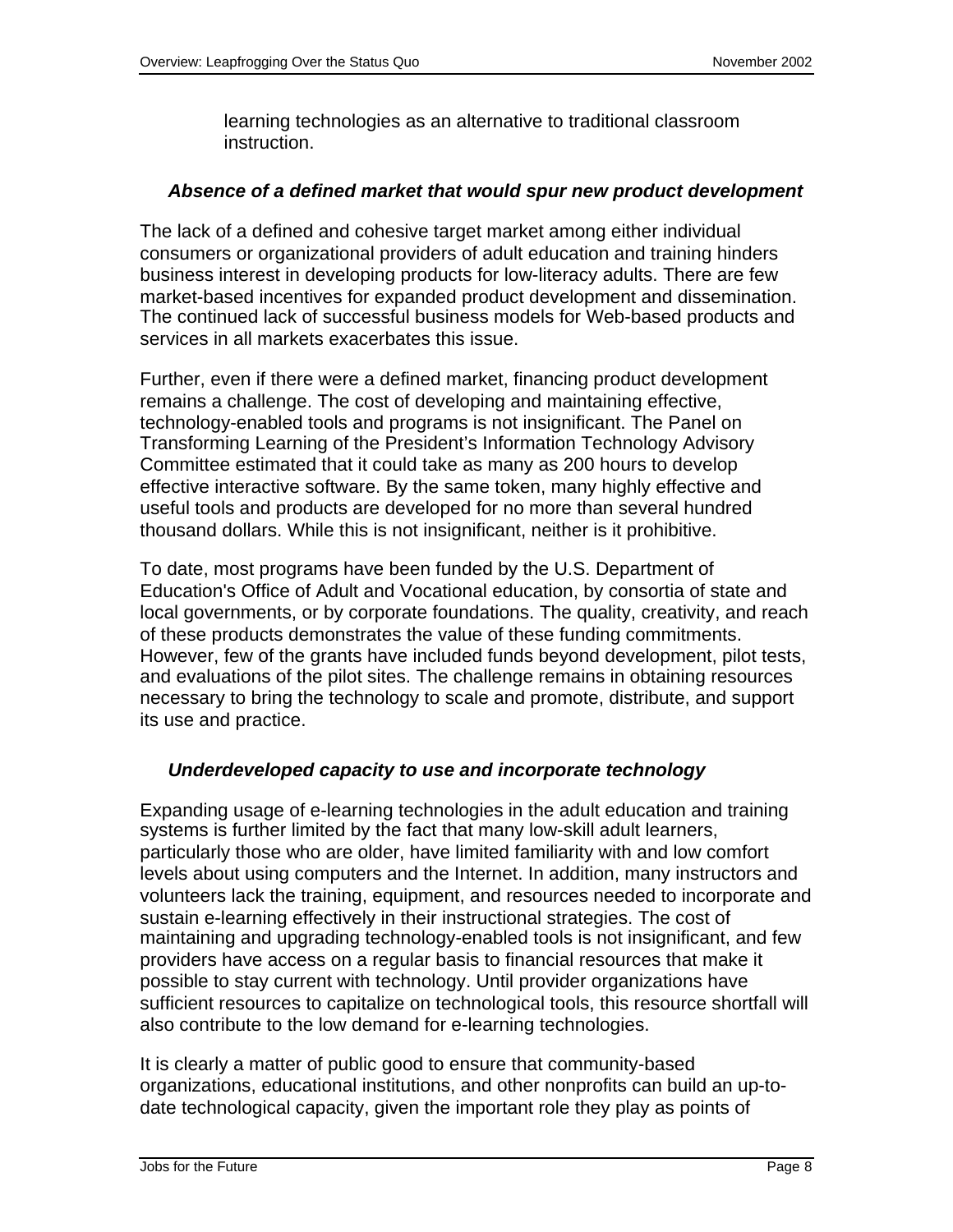access and support for socio-economically disadvantaged individuals and families.

#### **Recommended Strategies**

The experience of product development thus far suggests a number of strategies that could be employed to address the challenges identified and harness the potential of e-learning for improving adult literacy rates and growing the skills of the U.S. workforce. We have organized the seven strategies below into three overall categories:

- Creating a viable market for development and dissemination of elearning technologies for low-literacy learners;
- Stimulating demand for e-learning products among the target markets; and
- Investing in building the technological awareness and capacity of targeted institutions providing education and training services to lowskill adults.

#### **Creating a viable market for development and dissemination of e-learning technologies for low-literacy learners**

Expanding the market will require simultaneous actions on multiple levels, in each case seeking to "aggregate demand" within specific potential groups of users: targeting those user groups for which demand can be aggregated; leveraging federal policy to spur product development; and disseminating information through efficient channels.

1. Expand the market by focusing on target user groups.

Strategies to support the use of e-learning technologies at scale will be most effective if they engage the publicly funded adult basic education and workforce development systems, employers of low-skilled workers, and community colleges. In each of these three "systems," demand for instructional tools can be aggregated and the need for technology-enhanced learning is high. And for each of these potential users—or developers of e-learning products—the effective use of technology-enhanced instruction at scale could dramatically improve learning outcomes and skill development for low-skill learners.

• The publicly funded adult basic education and workforce development systems: These systems are critical access points for low-literacy adults seeking additional training, yet they currently have limited capacity to serve the large numbers of adults in need of their services. Because they are fragmented and under-resourced, more effective integration of technological tools could substantially boost their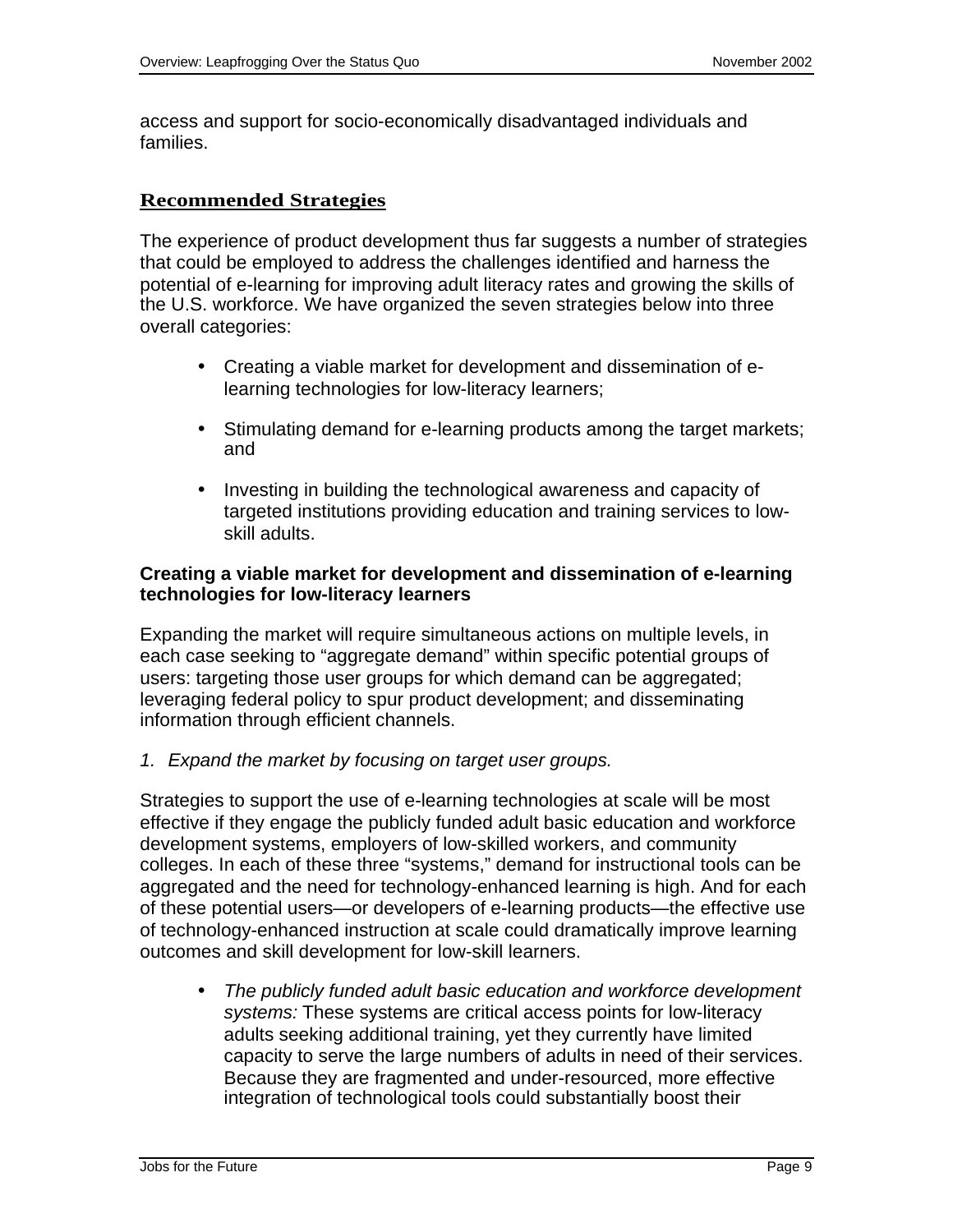capacity. While publicly funded adult basic education and workforce development systems are unlikely to take a lead role in driving the creation of a market for e-learning technologies, they are critical partners for developing, testing, and disseminating new products.

- Employers of low-skilled workers: The employer community represents a major potential market for e-learning technologies. While many employers offer e-learning tools to skilled employees, few have transferred these technologies to enhance skill development for their low-literacy workers. Two key factors will make the need for e-learning technologies rise in importance for employers: the skill shortage, which is projected to get worse over the coming years, and the fact that immigrants with ABE/ESL needs will be the key sources of workers for the future.
- Community colleges: While community colleges continue to offer access to degree-granting educational programs for low-literacy adults, in recent years they have dramatically increased the scope of noncredit skill development and customized training programs, including those designed for employers of low-skilled workers. The non-credit divisions of these colleges may well view e-learning technologies as a route to providing more innovative, more efficient training services to the private sector and to low-literacy learners whom they serve. Community colleges in regions with large numbers of immigrant workers, where incentives to improve workforce performance are high, may well be interested partners in the development of innovative elearning strategies.
- 2. Leverage the public policy/federal role.

Public policy can play a strong role in driving market development for targeted user groups, accelerating the development and dissemination of products that target low-level learners. The federal government has played, and must continue to play, a major role in encouraging product development and "stimulating a market." At present, most of the products developed for low-level learners are funded by the U.S. Department of Education (alone or in partnership with states) and by foundations. These investments have largely led to "one-of-a-kind" developments. However, grants for new products rarely include the cost of distribution, maintenance, and upgrading, leading to problems with wider adoption and sustainability.

To spur product development, the federal government could adopt a number of action steps:

• Provide incentives to expand and establish strategic public/private partnerships for product development that will provide intellectual as well as financial resources. For example, the U.S. Departments of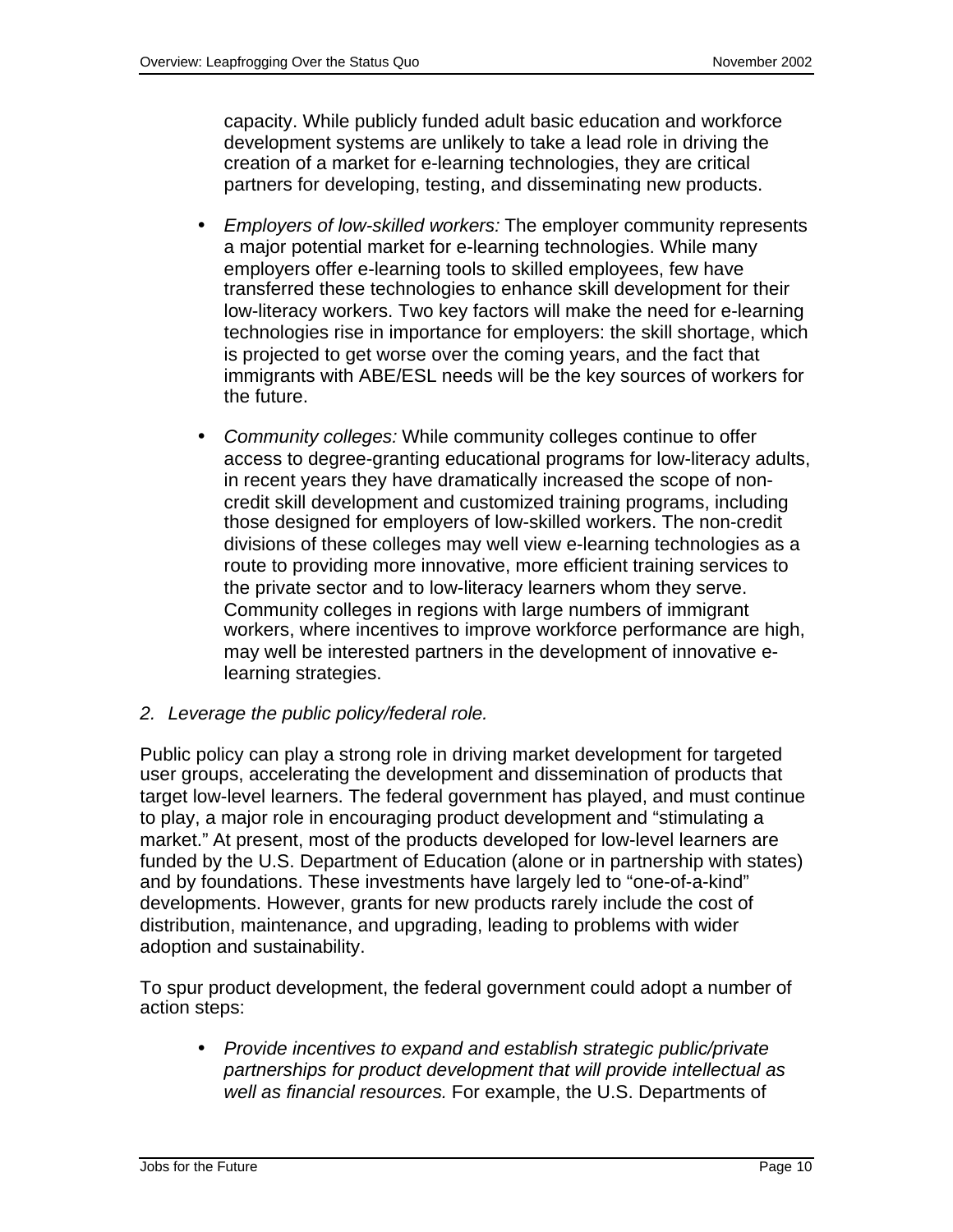Defense, Labor, Education, and Commerce could partner with leadingedge product development groups, such as the M.I.T. Media Lab, to explore ways that their ideas and products can be used by low-skill adults.

- Motivate the formation of collaborative partnerships for prototype development and beta-testing. Because the effectiveness of technology for low-literacy adults depends strongly on the context for delivery, the best product development often occurs through collaborative partnerships among developers or technology experts, community colleges, and community-based provider organizations.
- Explore ways to leverage the extensive research, development, and implementation of e-learning by the U.S. Department of Defense, including the department's experience in developing products according to learning object-oriented standards.
- Engage community colleges in partnerships to establish accessible and technology-enabled learning options for the adult learner. One promising model is the "satellite" learning center—in a mall, library, community technology center, or other site—that is linked virtually to the colleges. In general, it is important to enhance the capacity of community colleges as an institution for expanding access to technology and technology-enabled learning options.
- Develop financing strategies to sustain and subsidize privatelydeveloped e-learning products so they become relatively inexpensive for use by low-skill adults and their service providers. It is essential to tap the creativity and expertise of the private sector. While government, educational institutions, and community organizations are necessary partners for product development, more flexible private sector institutions—companies and venture capitalists, as well as foundations—may be better able to spur the path-breaking efforts that are required.
- 3. Strengthen dissemination channels.

To design strategies for the active marketing and dissemination of existing products, bring foundations, corporations, federal agencies, and other national organizations that fund the development and piloting of e-learning technologies together with the decision-makers for major distribution channels to various adult basic education systems.

## **Stimulating demand for e-learning products among the target markets**

The expansion of e-learning technology is hindered by a lack of demand, stemming from a lack of awareness, a weak evidence base, and limited access to few products. Addressing these challenges is critical. As more users learn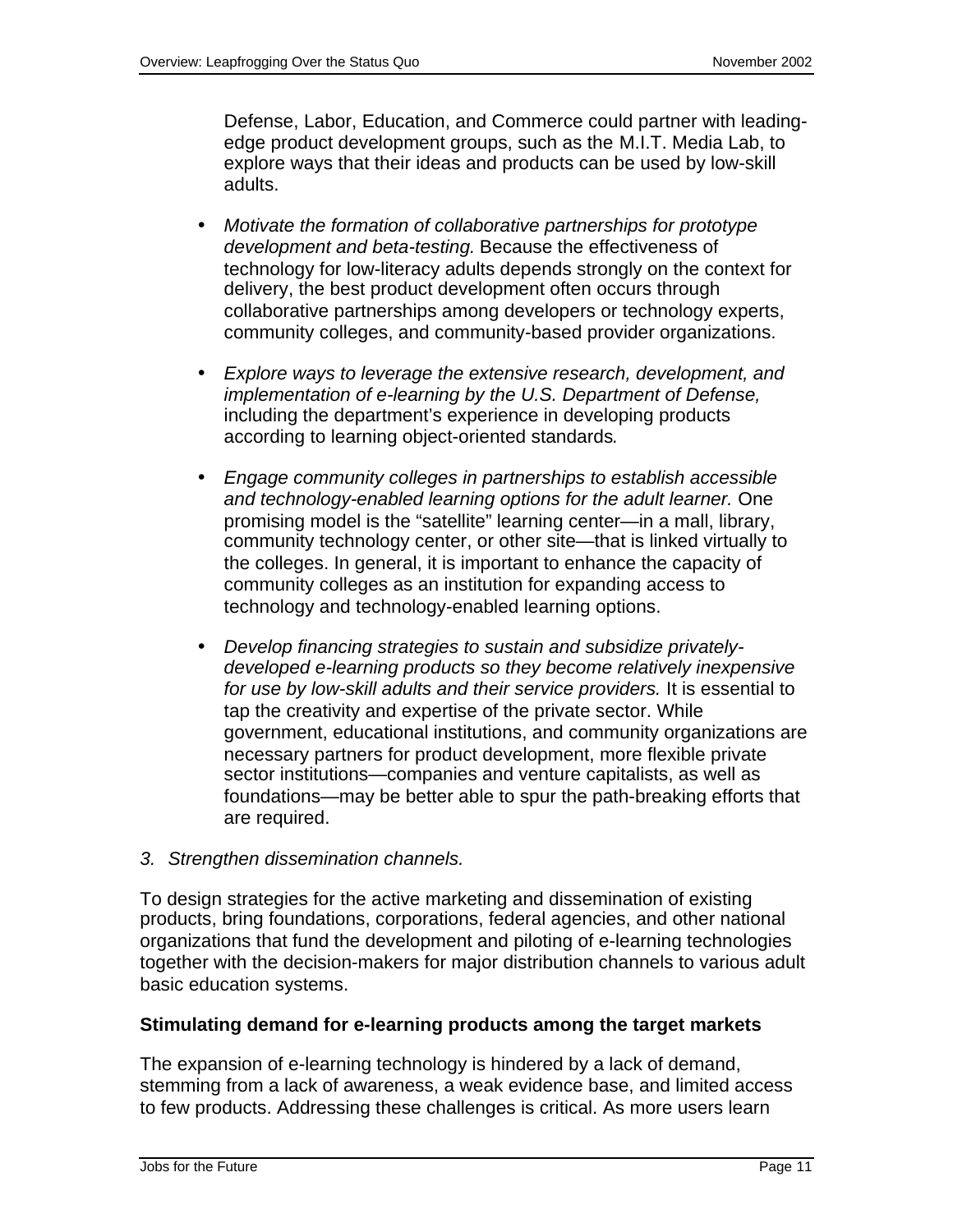about and gain access to these tools, more information on the effectiveness of various e-learning techniques can be obtained. More effective tools will result, creating a stronger demand for the products.

4. Efforts to reach scale and expand markets must address the limited awareness among potential users of the potential value of e-learning products.

One effective strategy to build awareness would be to publicize existing local models of successful cooperation among employers, community-based organizations, and other non-profit organizations that are using technology to respond to the needs of adult learners and job seekers. A second strategy is to support and publicize portal sites like Tech21.org, both within and outside the adult basic education community. A third strategy is to build the capacity of providers to establish a more widespread infrastructure for access to and delivery of e-learning instruction, such as programs that loan laptop computers for the entire period during which individuals participate in technology and learning programs.

5. Encourage the federal government to design and fund short-term action research initiatives and demonstration projects in order to build a stronger base of evidence supporting the most promising applications of e-learning technologies for low-wage skill learners in these targeted markets.

Some potential initiatives could include:

- Working with national non-profit organizations that have local chapters or offices (e.g., Goodwill, National Urban League) to develop an active, integrated, technology-enabled program, install it across the country, and document learning outcomes;
- Testing new ways of delivering adult basic education and English as a Second Language services that incorporate e-learning technologies to increase the efficiency and reach of community-based adult education programs;
- Working with the Educational Testing Service and other organizations to help develop and build support for online testing and assessment tools for adult basic skills, ESL, SCANS, and other certifications that can help to document the learning outcomes of e-learning applications; and
- Assisting these organizations in facilitating the use of their centers and other locations to offer this testing.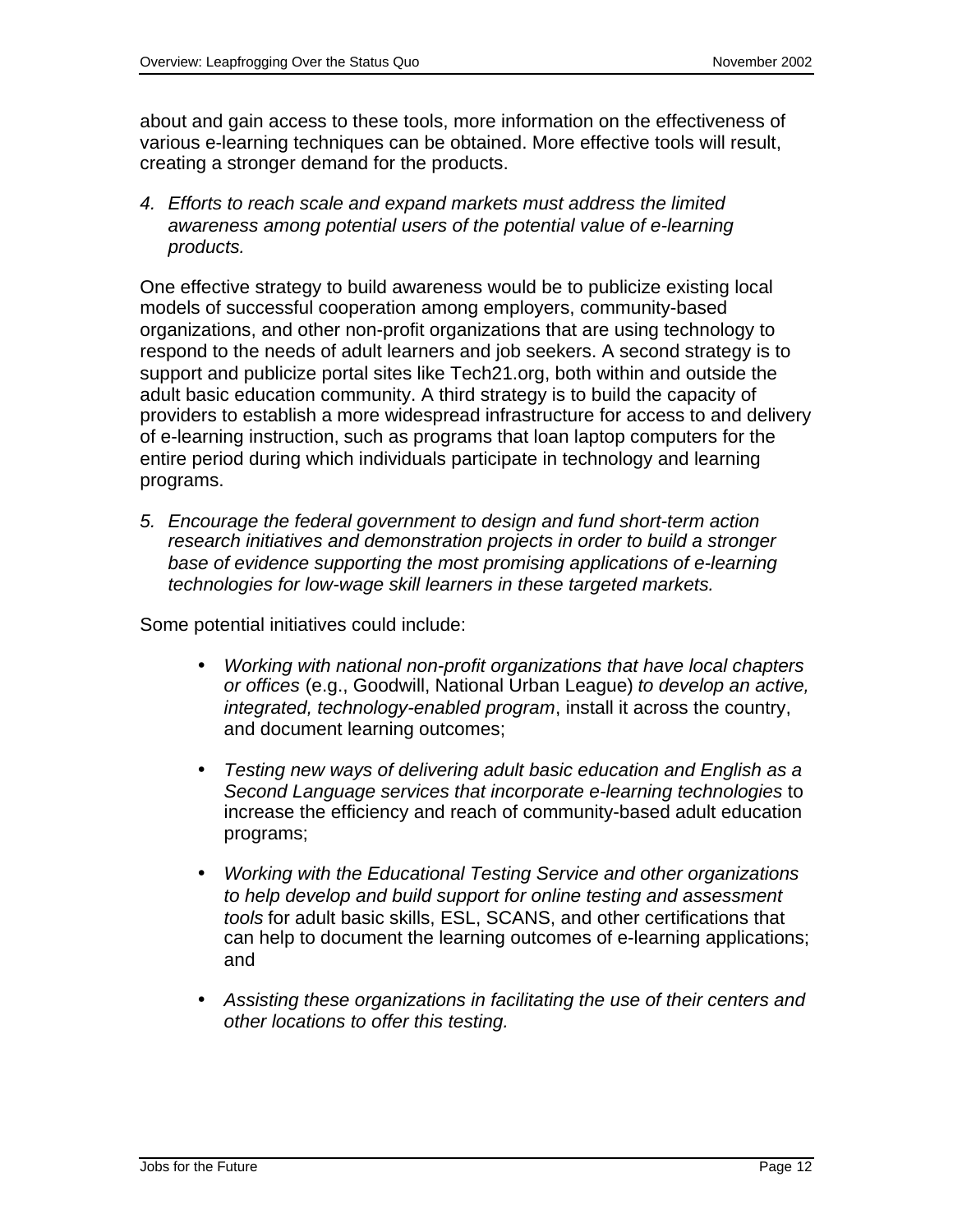6. Provide incentives for user groups to pilot new products.

Incentives for providers to innovate could include policy models such as California's 5 percent Distance Learning Project, which allows adult education programs to use up to 5 percent of their block entitlement for innovative techniques and non-traditional instructional methods with new technologies.

Firms also need incentives to encourage employer-provided training opportunities for non-college workers. However, small businesses, in particular, may face financial constraints; some states have developed successful customized programs that provide financial incentives.

- 7. Increase financial resources available for individuals to access e-learning opportunities, through Pell Grants, the Higher Education Act, and individual loan programs.
	- Pell Grants and the Higher Education Act: The major sources of federal funds for individual education and training are the Pell Grant program and various loan programs authorized by the Higher Education Act. However, the resources and regulations associated with these sources will not, in their current state, support expanded use of e-learning strategies. The rules of the Higher Education Act do not allow funds to cover new learning opportunities for modular (or parttime) learning programs and will not cover new providers of education and learning that arise to serve this population. Nor are state funding rules for community colleges and higher education institutions geared toward full-time students; they, too, may discourage serving a broader population.
	- Individually supported training**:** Dislocated workers and other adults seeking greater training opportunities may support the costs of their education programs through loans. Regulations associated with other educational loan programs should be reviewed to assess how they can support part-time students using non-traditional learning strategies. Asset-building approaches and Individual Development Accounts may also be ways that individuals can accumulate the needed income to support their education.

#### **Investing in building the technological awareness and capacity of targeted institutions providing education and training services to low-skill adults**

Building capacity is as necessary as expanding R&D. Both the necessary technology infrastructure and the capacity of instructors to use technology require significant upgrading. Meeting these challenges will require the innovative thinking of many partners, including federal and state government leaders, employers, community colleges, education systems, foundations, and other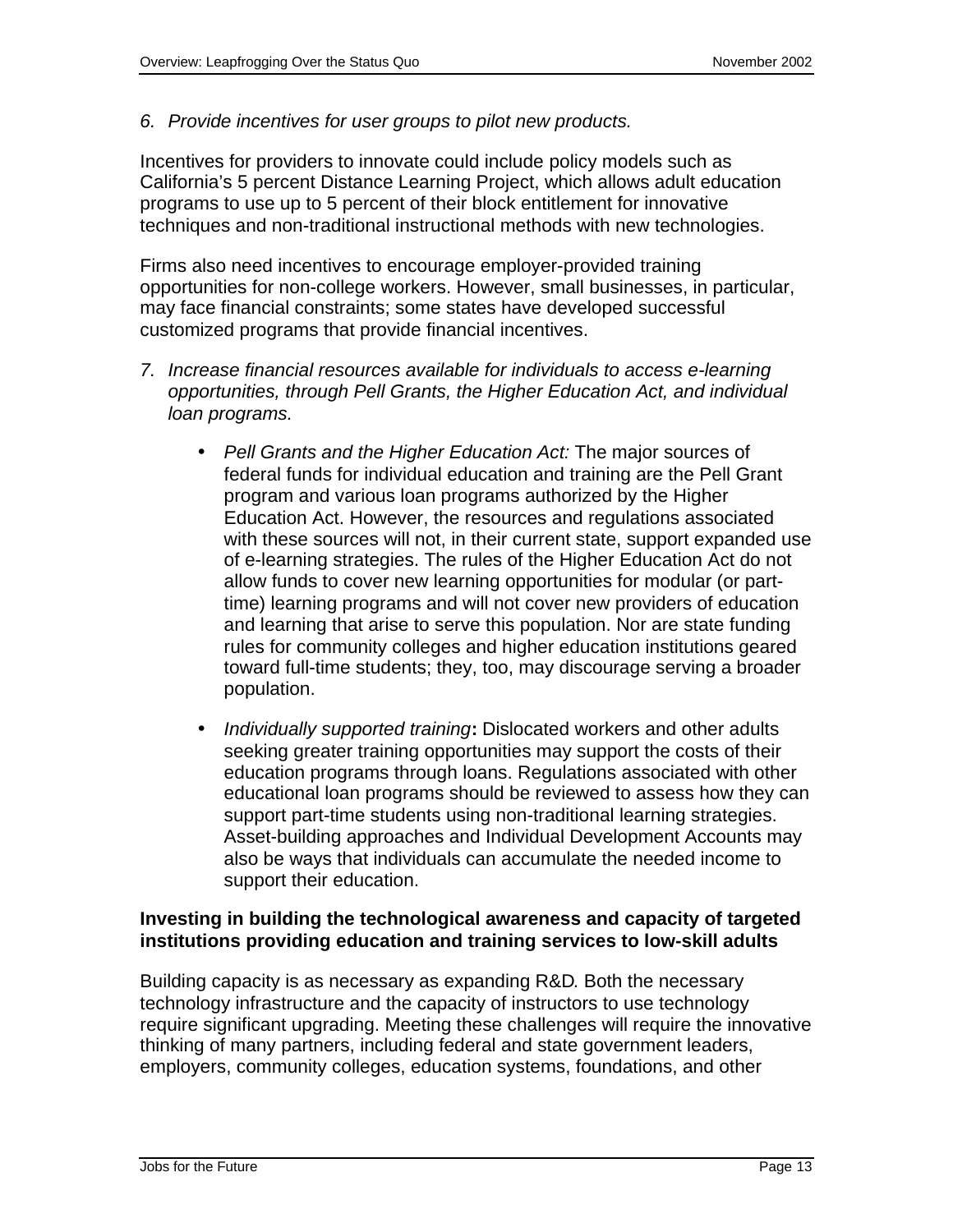community organizations. Developing recommendations in this area will be an important next step in the effort to develop e-learning's potential.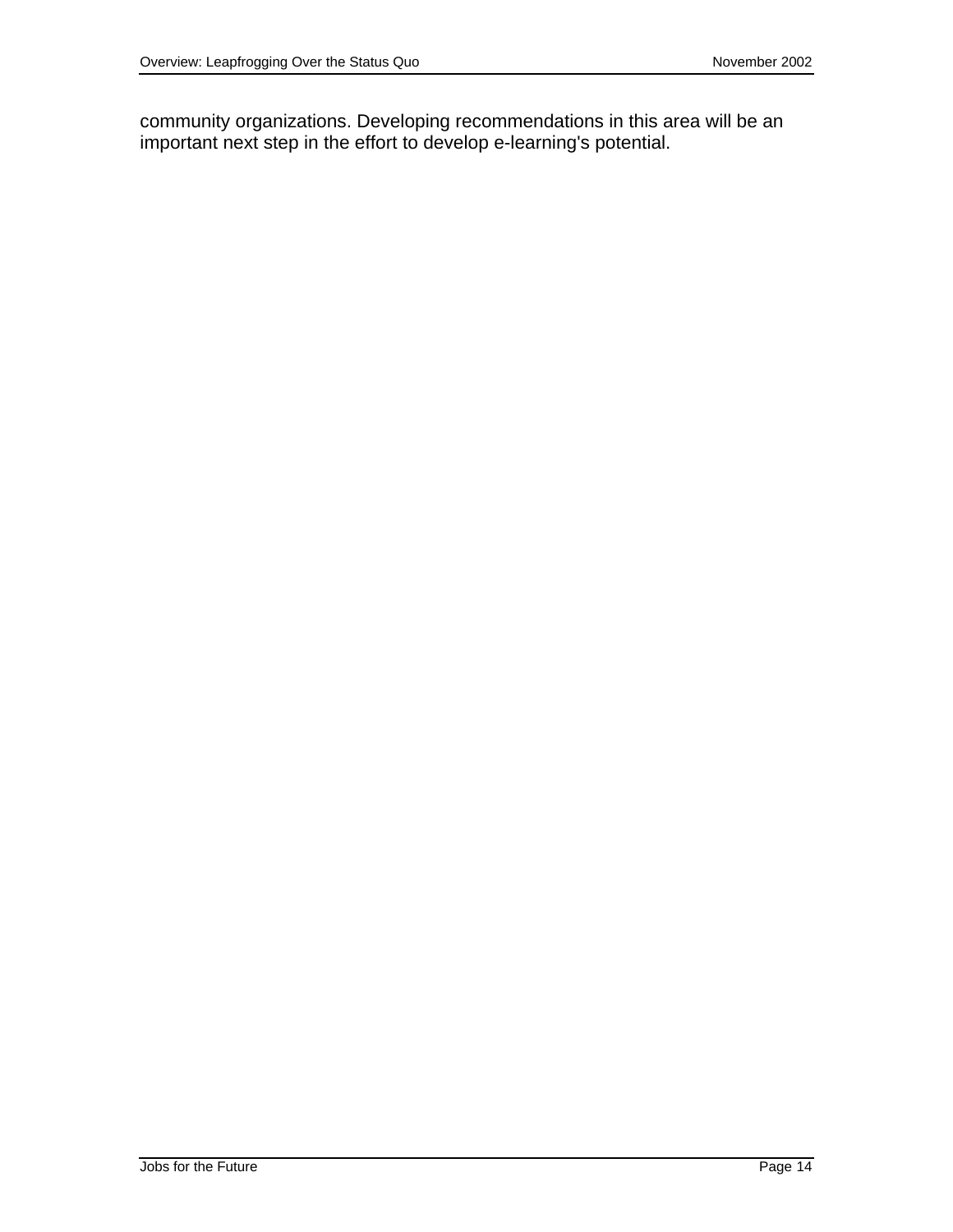# **Matrix of Selected E-Learning Programs**

The programs presented below are a sampling of the cutting-edge e-learning tools currently in use. Each of these programs has at least some of the following characteristics:

- They are multi-media.
- They mimic through simulation or stories a real-time/real-place learning situation.
- They offer tailored responses to an individual's answers or choices.
- They provide opportunity for repetition and practice.
- They reference or take place within a workplace or real life context.
- They are supported with print materials.
- They are aligned, when relevant, with state or federal education, language, or other standards (e.g., SCANS, CASAS).
- They are engaging and non-threatening.
- They focus on possibility (in outcomes, jobs, and abilities) rather than on limitations (low literacy, unemployment).

The programs are clustered to provide examples of the types of skill development e-learning offers (Table 1) and the methods used to develop those skills (Table 2).**<sup>4</sup>**

These tables are based on the appendix to "Leapfrogging the Status Quo," by Mary McCain, which contains 37 Snapshots of programs, products, and resources available for e-learning.

j

 $^4$  Jobs for the Future is researching three additional categories for inclusion on this matrix at a later date: challenges, cost of development, and impact/outcomes.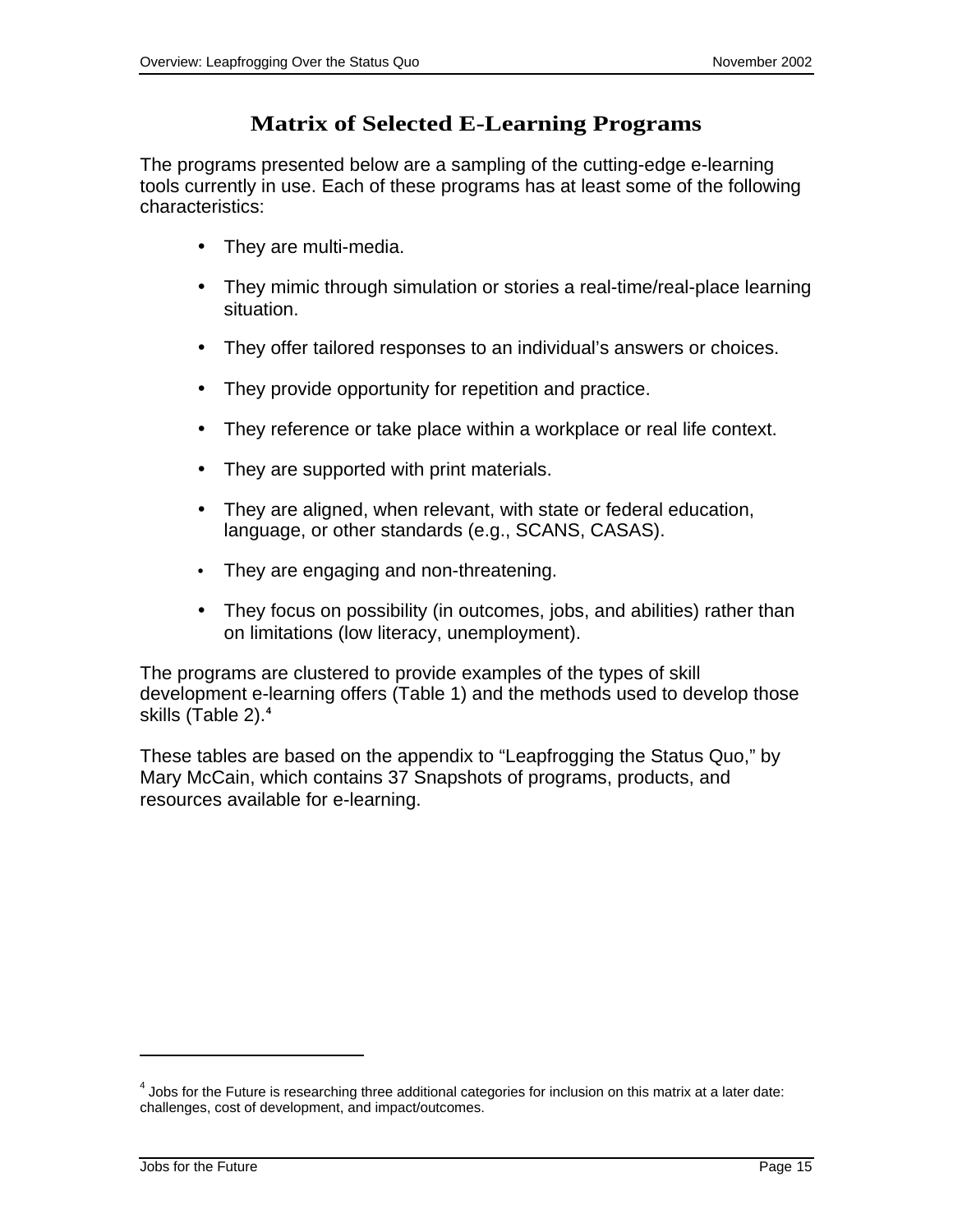| <b>Skill Developed</b>       | <b>Example 1</b>                                                                                                                                                                                                                                                                                                                                                                                                                                  | <b>Example 2</b>                                                                                                                                                                                                                                                                                                                                                                                                                                                          | <b>Example 3</b>                                                                                                                                                                                                                                                                                                                                                                                                                                                                                                                                                                                                            |
|------------------------------|---------------------------------------------------------------------------------------------------------------------------------------------------------------------------------------------------------------------------------------------------------------------------------------------------------------------------------------------------------------------------------------------------------------------------------------------------|---------------------------------------------------------------------------------------------------------------------------------------------------------------------------------------------------------------------------------------------------------------------------------------------------------------------------------------------------------------------------------------------------------------------------------------------------------------------------|-----------------------------------------------------------------------------------------------------------------------------------------------------------------------------------------------------------------------------------------------------------------------------------------------------------------------------------------------------------------------------------------------------------------------------------------------------------------------------------------------------------------------------------------------------------------------------------------------------------------------------|
| <b>Language and Basic</b>    | <b>The Beehive</b>                                                                                                                                                                                                                                                                                                                                                                                                                                | <b>TV411</b>                                                                                                                                                                                                                                                                                                                                                                                                                                                              | <b>English for All</b>                                                                                                                                                                                                                                                                                                                                                                                                                                                                                                                                                                                                      |
| <b>Skills Development</b>    | Description: Useful,<br>culturally diverse content<br>at a literacy level and in<br>a language that target<br>users can understand.<br>The site is available in<br>English and Spanish and<br>both aggregates and<br>develops content.<br>Type: Internet portal<br>Population: English<br>language and low level<br>learners<br>Web site:<br>www.beehive.org<br>Organization: One<br>Economy Corporation.<br>www.one-economy.com                  | Description: Ongoing<br>television and video<br>series that centers on<br>recurring characters in<br>workplace and<br>community<br>circumstances that are<br>relevant for the typical<br>student in literacy and<br>ESL education.<br>Type: TV and video<br>Population: English<br>language and low-level<br>learners<br>Web site: www.tv411.org<br>Organization: Adult<br>Literacy Media Alliance,<br>a project of Education<br>Development Center,<br>Inc.              | Description: 15-minute<br>episodes featuring a<br>multi-ethnic cast and a<br>friendly wizard who<br>explains language and<br>skill content throughout<br>the story. The lessons<br>track to the student's<br>answers as well as to<br>the episodes, which<br>become progressively<br>more difficult.<br>Type: Web-based and<br>CD-ROM<br>Population: English<br>language learners<br>Web site:<br>www.myefa.org<br>Organization: Cyberstep<br>Partnership of the<br>Sacramento County<br>Office of Education, Los<br>Angeles Unified School<br>District, the Adult<br>Literacy Media Alliance,<br>and Aguirre International |
| <b>Skills for Navigating</b> | <b>Entertech</b>                                                                                                                                                                                                                                                                                                                                                                                                                                  | America's Army                                                                                                                                                                                                                                                                                                                                                                                                                                                            | <b>TV411</b>                                                                                                                                                                                                                                                                                                                                                                                                                                                                                                                                                                                                                |
| the Workplace                | Description: Provides 45<br>hours of programming<br>designed for potential<br>entry-level workers in<br>high-tech manufacturing;<br>developed as an<br>alternative to high-tech<br>manufacturing<br>apprenticeships.<br>Type: Computer<br>simulation<br>Population: Potential<br>entry-level workers in<br>high-tech manufacturing<br>Web site:<br>www.entertech.org<br>Organization: Developed<br>at IC2 at the University<br>of Texas at Austin | Description: Two games<br>designed to encourage<br>recruitment to the U.S.<br>Army among young<br>adults. One game allows<br>players to take on the<br>roles of U.S. soldiers<br>teaming up to battle<br>terrorists. The other<br>game allows the<br>individual to progress<br>through a virtual career<br>in the Army.<br>Type: Free download or<br>CD-ROM<br>Population: Potential<br>military recruits<br>Web site:<br>www.americasarmy.com<br>Organization: U.S. Army | (see above)                                                                                                                                                                                                                                                                                                                                                                                                                                                                                                                                                                                                                 |

**Table 1: What Kinds of Skill Development Does E-Learning Provide?**

Table continues on next page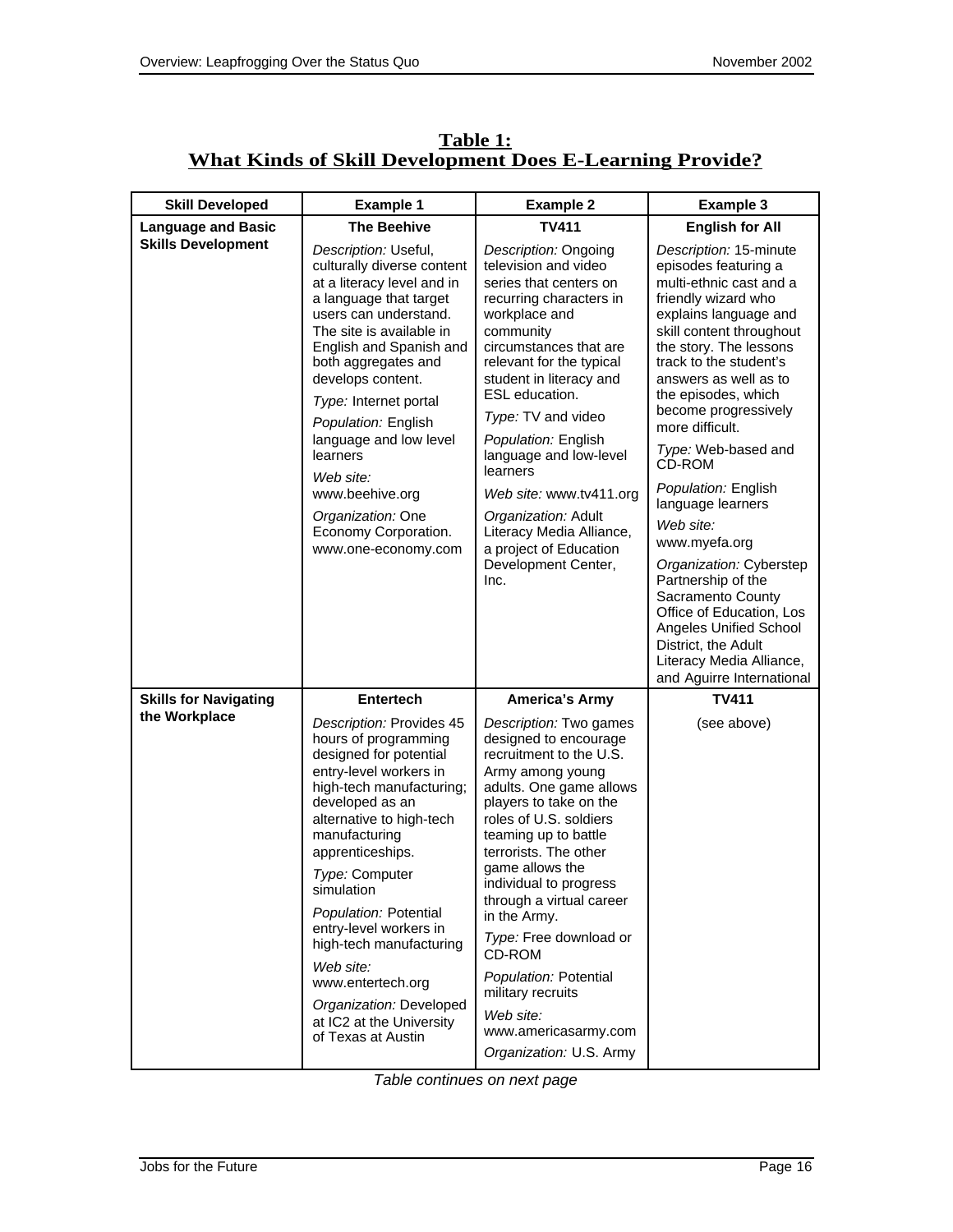| <b>Skill Developed</b> | <b>Example 1</b>                                                                                                                                                                                                                                                                                                                                                                                                                                                                                                                                                                                                              | <b>Example 2</b>                                                                                                                                                                                                                                                                                                                                                                                                                                                                                                   | <b>Example 3</b> |
|------------------------|-------------------------------------------------------------------------------------------------------------------------------------------------------------------------------------------------------------------------------------------------------------------------------------------------------------------------------------------------------------------------------------------------------------------------------------------------------------------------------------------------------------------------------------------------------------------------------------------------------------------------------|--------------------------------------------------------------------------------------------------------------------------------------------------------------------------------------------------------------------------------------------------------------------------------------------------------------------------------------------------------------------------------------------------------------------------------------------------------------------------------------------------------------------|------------------|
| <b>Specific Skill</b>  | <b>The Learning Edge</b>                                                                                                                                                                                                                                                                                                                                                                                                                                                                                                                                                                                                      | <b>Smarthinking</b>                                                                                                                                                                                                                                                                                                                                                                                                                                                                                                |                  |
| <b>Development</b>     | Description: Designed to<br>expose learners to the<br>capabilities,<br>opportunities, and pitfalls<br>of the Internet, the site<br>opens with simultaneous<br>audio, animation, and<br>text explanation and<br>introduction to the "front<br>page" with no need to<br>log in or choose from a<br>menu. There are options<br>for online chats, story<br>contributions, and<br>lessons in reading,<br>writing, and math.<br>Type: Web-based tool<br>Population: Anyone who<br>wants to develop<br>Internet skills.<br>Web site:<br>www.thewclc.ca/edge<br>Organization: Wellington<br><b>County Learning Centre</b><br>(Canada) | Description: "Live tutor"<br>system in which carefully<br>screened and specially<br>trained subject-matter<br>experts are available<br>24/7 to coach students<br>who have questions or<br>need other kinds of<br>help-including math<br>and writing. An<br>organization buys a<br>certain number of hours<br>of tutor time and<br>individuals draw down<br>on it as needed.<br>Type: Online<br>Population Target: Self-<br>directed learners<br>Web site:<br>www.smarthinking.com<br>Organization:<br>SMARTHINKING |                  |

#### **Table 1 (Continued): What Kinds of Skill Development Does E-Learning Provide?**